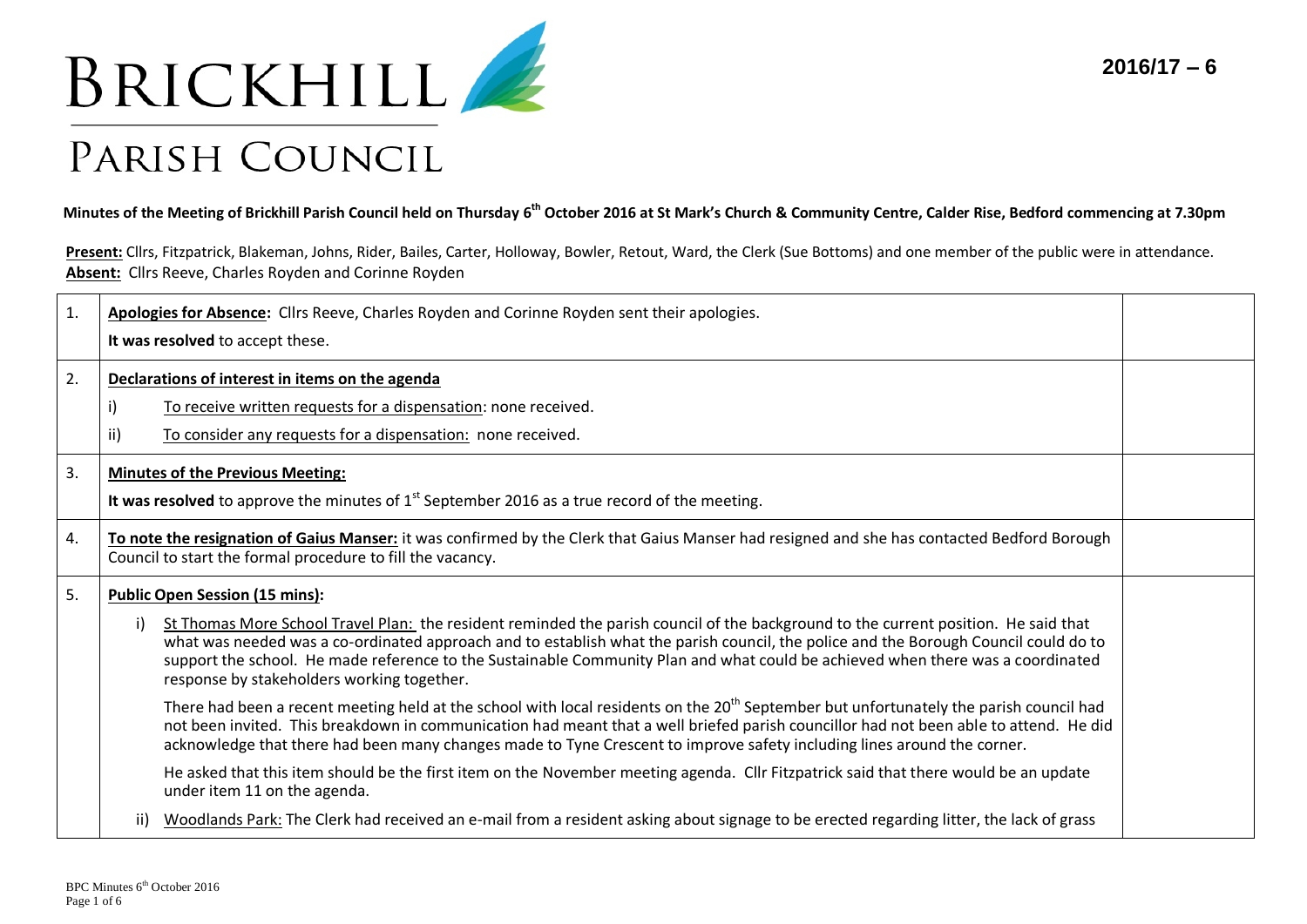## **2016/17 – 6**

|    | cutting on the green area from Westrope Way to Anjulita Court and the need for double yellow lines on areas where safety was an issue.                                                                                                                                                                                                                                                                                           |                                 |
|----|----------------------------------------------------------------------------------------------------------------------------------------------------------------------------------------------------------------------------------------------------------------------------------------------------------------------------------------------------------------------------------------------------------------------------------|---------------------------------|
|    | It was resolved that the Clerk contact Paul Pace in the first instance with regards the first two issues and seek an update with regards<br>the consultation over double yellow lines.                                                                                                                                                                                                                                           | <b>Clerk</b>                    |
| 6. | To receive an update on Woodlands Park and agree further action:                                                                                                                                                                                                                                                                                                                                                                 | <b>Clerk</b>                    |
|    | CCTV: Cllr Bailes said that the proposed date for the installation was the 25 <sup>th</sup> October with a proposed visit to the Borough Council control room<br>for up to 8 persons early in November.                                                                                                                                                                                                                          | <b>Clirs Bailes and</b><br>Ward |
|    | It was resolved that the Clerk would make contact with the Borough Council and request some dates from them once the equipment is<br>operational.                                                                                                                                                                                                                                                                                |                                 |
|    | Persimmon/Adoption: Cllr Bailes reported that Simon Fisher had confirmed that Persimmon were happy with minor works being carried out<br>such as gates and benches. Simon Fisher had circulated examples for consideration. Cllr Bailes was hoping to arrange a site visit as soon as<br>possible with Simon Fisher as he was due to leave the Borough Council shortly.                                                          |                                 |
|    | With regards the possible green gym, quotes were currently being sought for Waveney Green and the same companies could be also be asked to<br>quote for Woodlands Park as a discount might be available. Cllr Bailes would progress this issue of installation with Paul Pace as it would be on<br>Borough land.                                                                                                                 |                                 |
|    | Cllr Ward would make enquiries as to which company supplied the new equipment at Goldington. Details would be brought to the next<br>meeting.                                                                                                                                                                                                                                                                                    |                                 |
| 7. | To receive any update on the installation of signage at the various entrances to Brickhill and agree action:                                                                                                                                                                                                                                                                                                                     |                                 |
|    | The Clerk discussed the various options regarding style of signage and cost. Cllr Fitzpatrick and Cllr Rider argued that it gave residents a sense of<br>identity and Cllr Fitzpatrick referred to a youth report undertaken by the parish council which showed most youths were unsure of where<br>Brickhill was.                                                                                                               |                                 |
|    | Cllr Retout said that he had sent out 1000 letters to residents in East Ward asking for their opinion and had spoken to many East Ward residents<br>on the doorstep. In total he had received 89 responses opposed to the signage. He questioned the effectiveness of asking drivers to drive<br>carefully which would be included on the signage.                                                                               |                                 |
|    | He expressed concern as to the length of time it took to get decisions acted upon. Cllr Fitzpatrick said that the purchase of the signs did not<br>prevent monies being spent on other projects which could be put on future agendas including the possibility of extending the pathway across<br>Waveney Green to Francis Groves Close if the parish council were successful in acquiring the additional land from the Borough. |                                 |
|    | It was resolved to purchase one gate style sign from Glasdon at a cost of approximately £650 to be located on Brickhill Drive and installed at a<br>cost of £300 by the Borough and two signs mounted on posts at a total cost including installation of £1020 from the Borough to be installed on<br>Rowallan Drive and Wentworth Drive.                                                                                        | <b>Clerk</b>                    |
|    | This would be within the £2000 included in the budget for 2016-17 for signage.                                                                                                                                                                                                                                                                                                                                                   |                                 |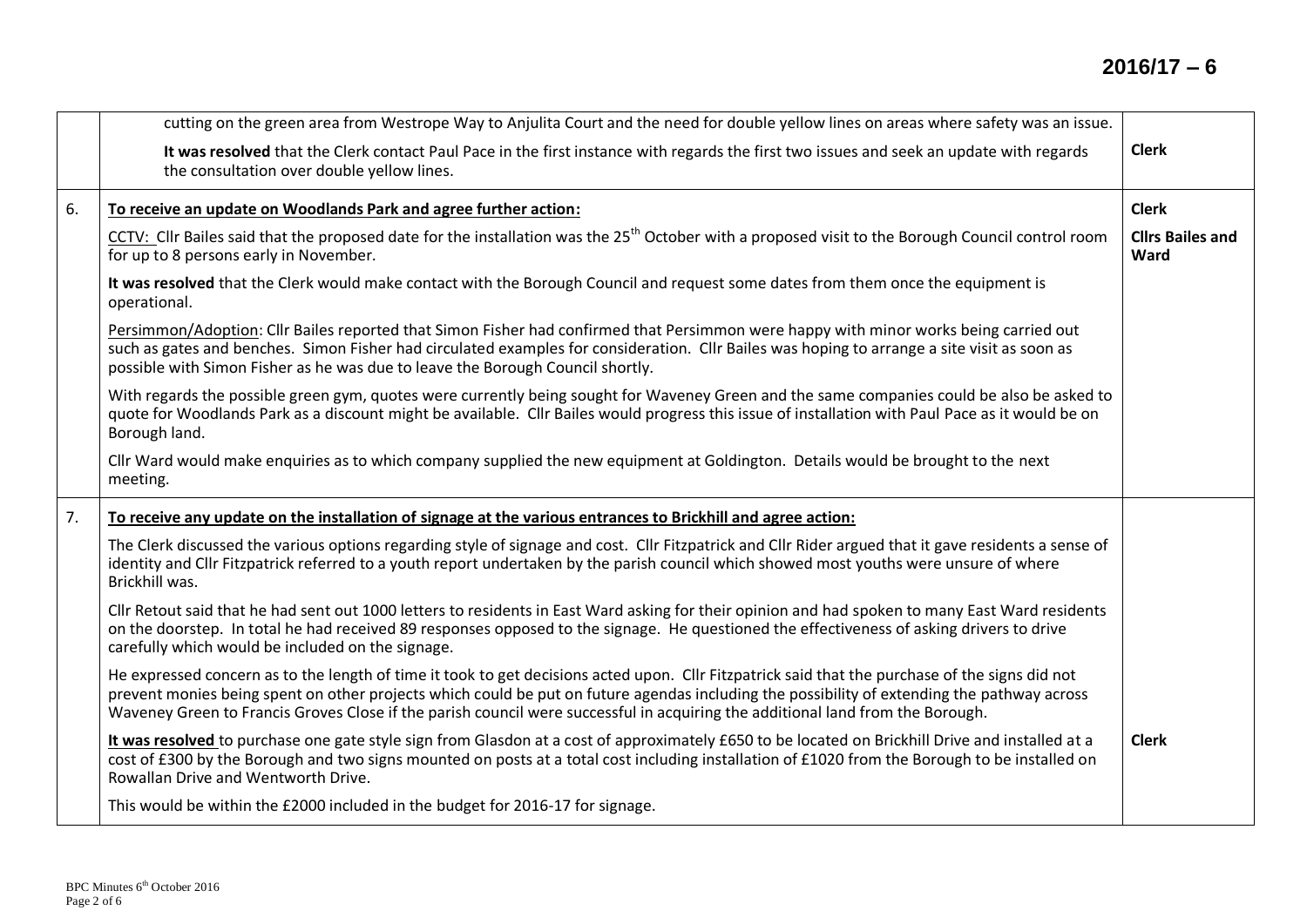| 8.  | To receive an update re: the leasing of the remainder of Waveney Green from Bedford Borough Council:                                                                                                                                                                                                                                                                                                                                                                                                                                                                                                                                                                                                                                                                                                                                                                                                       | <b>Clerk</b>                                                  |  |  |
|-----|------------------------------------------------------------------------------------------------------------------------------------------------------------------------------------------------------------------------------------------------------------------------------------------------------------------------------------------------------------------------------------------------------------------------------------------------------------------------------------------------------------------------------------------------------------------------------------------------------------------------------------------------------------------------------------------------------------------------------------------------------------------------------------------------------------------------------------------------------------------------------------------------------------|---------------------------------------------------------------|--|--|
|     | The Clerk reported that she had completed the paperwork and was meeting with Philip Carr from Property Services at Bedford Borough Council<br>to establish if further action was required from the point of view of the parish council. It was noted that there are a large number of trees on<br>this proposed piece of land. Cllr Fitzpatrick was keen for a tree management plan to be devised for the whole of Waveney Green.                                                                                                                                                                                                                                                                                                                                                                                                                                                                          | <b>Cllr Fitzpatrick</b><br>and the<br><b>Allotments &amp;</b> |  |  |
|     | The Clerk had the results of the tree survey done in 2012 which could be used as a starting point.                                                                                                                                                                                                                                                                                                                                                                                                                                                                                                                                                                                                                                                                                                                                                                                                         | <b>Open Spaces</b><br><b>Committee</b>                        |  |  |
| 9.  | To receive an update re: the proposed Neighbourhood Development Plan and agree action:                                                                                                                                                                                                                                                                                                                                                                                                                                                                                                                                                                                                                                                                                                                                                                                                                     |                                                               |  |  |
|     | The Clerk reported that the redesignation of the parish boundary following the removal of 2A Rowallan Drive has now been formally recognised<br>by Bedford Borough Council.                                                                                                                                                                                                                                                                                                                                                                                                                                                                                                                                                                                                                                                                                                                                |                                                               |  |  |
|     | Cllr Retout still questioned the need for a NDP for Brickhill given that there were limited available areas for development to occur. Cllr<br>Fitzpatrick agreed to refer to the proposed NDP in the next newsletter.                                                                                                                                                                                                                                                                                                                                                                                                                                                                                                                                                                                                                                                                                      |                                                               |  |  |
| 10. | To consider the future of advertising in the parish council newsletter and agree action:                                                                                                                                                                                                                                                                                                                                                                                                                                                                                                                                                                                                                                                                                                                                                                                                                   | <b>Clerk</b>                                                  |  |  |
|     | Cllr Carter had expressed concern that it appeared to be costing more to print the advertisements than was being received in as income.<br>Discussion took place around the nature and frequency of the newsletter as well as general content and the need for a parish councillor to be<br>editor.                                                                                                                                                                                                                                                                                                                                                                                                                                                                                                                                                                                                        |                                                               |  |  |
|     | It was resolved to put the newsletter on the November agenda and to agree advertising rates for 2017.                                                                                                                                                                                                                                                                                                                                                                                                                                                                                                                                                                                                                                                                                                                                                                                                      |                                                               |  |  |
| 11. | To receive any update on the St Thomas More Travel Plan and agree any action:                                                                                                                                                                                                                                                                                                                                                                                                                                                                                                                                                                                                                                                                                                                                                                                                                              | <b>Clerk</b>                                                  |  |  |
|     | Cllr Blakeman circulated a report updating the parish council as to the current situation with regards the travel plan. He explained what a travel<br>plan was and that the Borough had appointed a temporary Travel Plan Officer to work with all schools to re-write their plans so they are in a<br>common format.                                                                                                                                                                                                                                                                                                                                                                                                                                                                                                                                                                                      |                                                               |  |  |
|     | A major action in regards the St Thomas More plan was that a full travel survey of staff and pupils would be carried out which will feed into an<br>updated plan for 2017 and beyond. A residents meeting has taken place on the 20 <sup>th</sup> September at which the main concerns were regarding<br>parking and its health and safety implications. Further residents meeting were proposed for the 28 <sup>th</sup> March and the 20 <sup>th</sup> June 2017. Cllr<br>Blakeman was thanked for his report.                                                                                                                                                                                                                                                                                                                                                                                           | <b>Cllr Blakeman</b>                                          |  |  |
|     | It was resolved to agree to the following proposals. Firstly that a letter be sent from the parish council to the school (Deputy Head) saying that<br>the parish council appreciated the efforts made to date by the school and ask that we be invited to attend the next two meetings. Secondly,<br>that a letter is sent to the appropriate manager at the Borough thanking the traffic wardens for their work to date but ask that they continue to<br>monitor the situation on a regular basis. Finally, that a letter is sent to the police asking for a meeting with representatives of the parish council<br>so that we are able to understand what the police suggest what could be done to improve safety in the area. It was resolved that the<br>representatives would be Cllrs Fitzpatrick, Ward and Blakeman. Cllr Blakeman said that he would continue to monitor the travel plan and liaise |                                                               |  |  |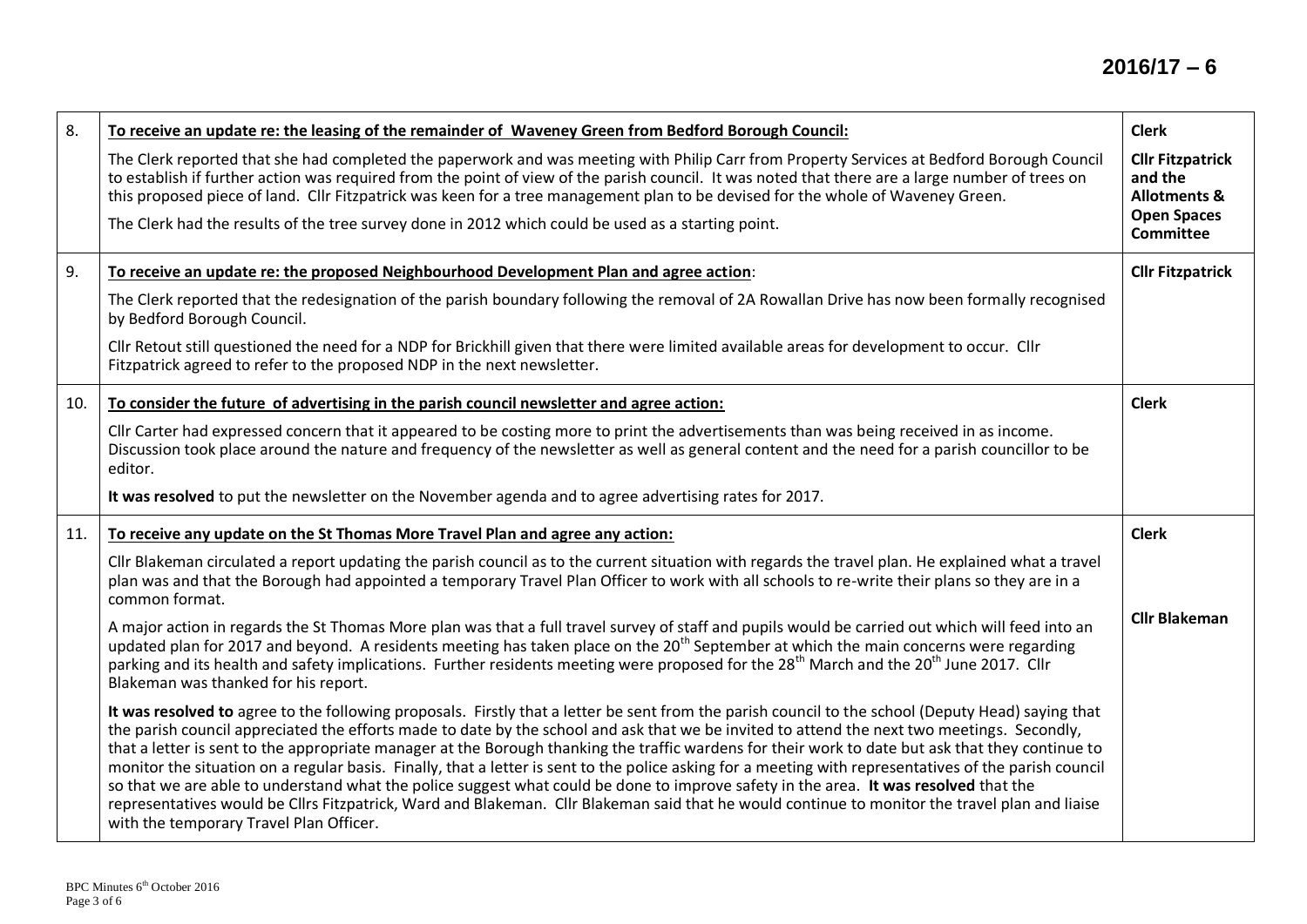### 12. **Financial Matters:**

i) To approve bank reconciliations and any accounts for payment:

| <b>Payee Name</b>                 | Reference          | <b>Amount Paid</b> |           | <b>Transaction Detail</b>             |
|-----------------------------------|--------------------|--------------------|-----------|---------------------------------------|
| <b>Bedford Borough Council</b>    | DD                 | £                  | 3,390.70  | Salaries September                    |
| <b>White Hart Press</b>           | BACS <sub>49</sub> | £                  | 638.00    | Printing of Newsletter                |
| <b>ACE Security</b>               | BACS 50            | £                  | 2,080.80  | Deposit for CCTV Cameras              |
| <b>Brickhill Community Centre</b> | BACS <sub>51</sub> | £                  | 188.00    | <b>Termination Rent</b>               |
| <b>Bedford Borough Council</b>    | BACS 59            | £                  | 425.00    | Waste Clearance WG                    |
| iThink Telecom                    | <b>DD</b>          | £                  | 130.36    | Telephone Charges/line move           |
| <b>National Allotment Society</b> | BACS <sub>52</sub> | £                  | 66.00     | <b>Affiliation Fees</b>               |
| Red N Security                    | BACS <sub>55</sub> | £                  | 275.00    | <b>Emergency lighting BCC</b>         |
| <b>Bedford Borough Council</b>    | BACS <sub>60</sub> | £                  | 1,045.76  | Grass Cutting/ Litter Collecti        |
| Solutions 4 Playgrounds           | BACS 58            | £                  | 3,870.00  | Resin Munch - play area               |
| <b>BDO</b>                        | BACS 56            | £                  | 480.00    | External audit                        |
| N & J Electical Services Ltd      | BACS <sub>61</sub> | £                  | 648.00    | <b>Electrical Condition Check BCC</b> |
| N & J Electical Services Ltd      | 1170               | £                  | 108.00    | Electrical Work at the BCA            |
| St Marks Church Community Centre  | 1171               | £                  | 225.83    | Room hire and hall hire               |
| <b>Total Payments</b>             |                    | £                  | 13,649.95 |                                       |

**It was resolved** to approve these.

ii) To note the completion of the External Audit for 2015-16: The Clerk reported that this had been completed with no issues raised. She had advertised the completion.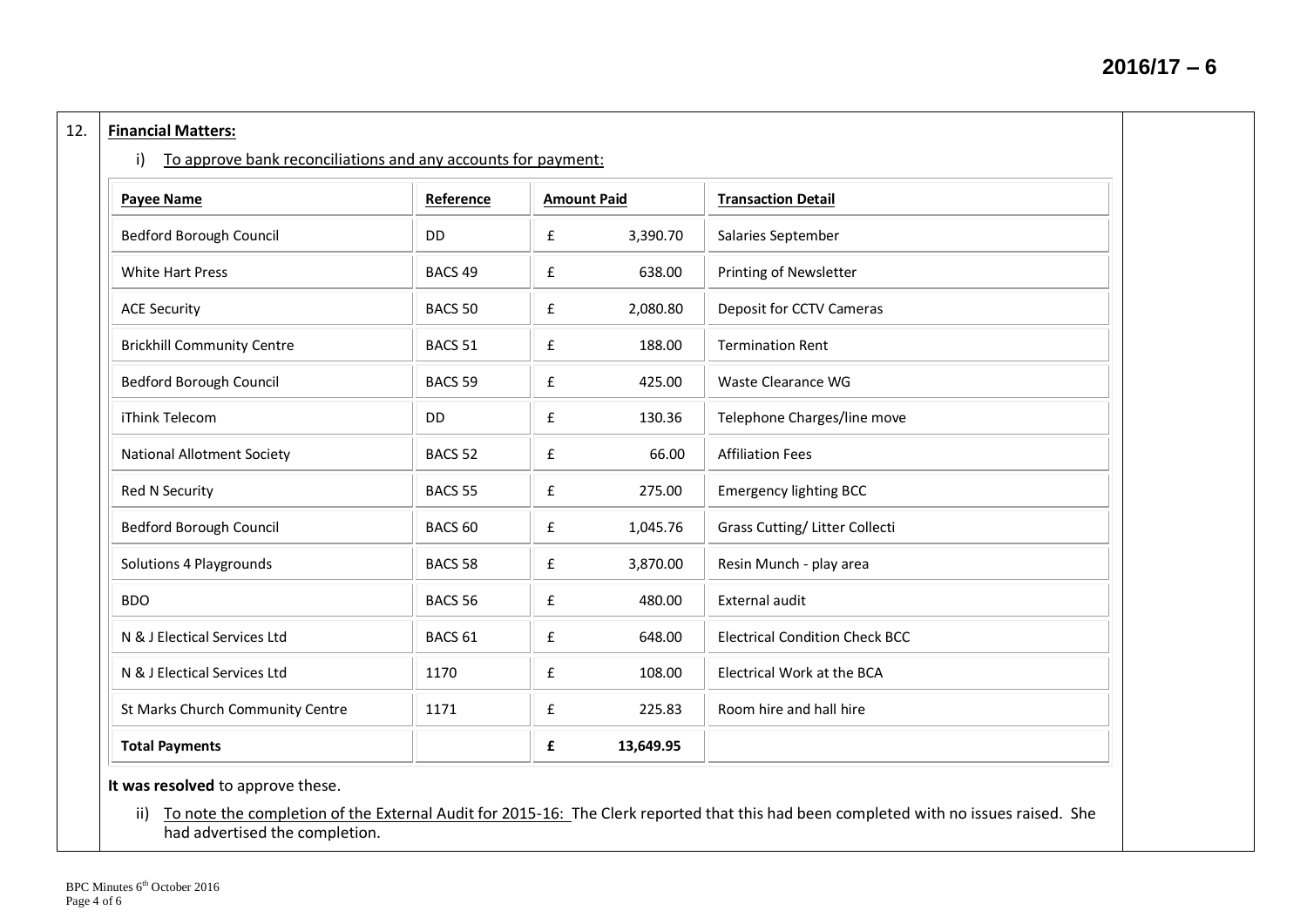## **2016/17 – 6**

| 13. | To receive a report from the Borough Councillors:                                                                                                                                                                                                                                                        |                                                                                                                                                                                                                                                                                                                                                                    |                         |  |  |
|-----|----------------------------------------------------------------------------------------------------------------------------------------------------------------------------------------------------------------------------------------------------------------------------------------------------------|--------------------------------------------------------------------------------------------------------------------------------------------------------------------------------------------------------------------------------------------------------------------------------------------------------------------------------------------------------------------|-------------------------|--|--|
|     | Cllr Rider said that an aquatic company had been employed to install a fountain. Electrics would need to be installed to work the pump. Ward<br>funding was being used to fund yellow lines in Severn Way and Waveney Avenue, at the back of the shops in Avon Drive and on the corners of<br>Dart Road. |                                                                                                                                                                                                                                                                                                                                                                    | and Retout              |  |  |
|     |                                                                                                                                                                                                                                                                                                          | With regards the travellers on Waveney Green, it is hoped that as this is the same family who had the earlier encampment, the same injunction<br>which lasts for a year can be used. Cllr Fitzpatrick agreed to invite Andrew Kyle from the Borough Council to the next Community Safety Forum<br>to update residents on the legal issues surrounding encampments. |                         |  |  |
|     |                                                                                                                                                                                                                                                                                                          | Cllr Retout would send the Clerk information regarding a potential relevant section of the Road Traffic Act. Cllr Corps would ask Cllr Moon to<br>forward any updates to the Clerk.                                                                                                                                                                                |                         |  |  |
| 14. | To note the joint litter pick and community bulb planting on the 22 <sup>nd</sup> October at Rooksmead Pond:                                                                                                                                                                                             |                                                                                                                                                                                                                                                                                                                                                                    |                         |  |  |
|     |                                                                                                                                                                                                                                                                                                          | The Clerk reported that she had spoken to Bedford Borough Council regarding the use of their litter picking equipment and had been informed<br>that it was not available that week nor the proceeding or following week.                                                                                                                                           |                         |  |  |
|     |                                                                                                                                                                                                                                                                                                          | As a result, it was resolved to just do bulb planting. The Clerk would order a range of bulbs and arrange advertising of the event on the website<br>and noticeboards etc.                                                                                                                                                                                         | <b>Clerk</b>            |  |  |
| 15. |                                                                                                                                                                                                                                                                                                          | To note proposed parliamentary boundary changes and agree any action:                                                                                                                                                                                                                                                                                              | <b>Cllr Fitzpatrick</b> |  |  |
|     |                                                                                                                                                                                                                                                                                                          | It was resolved to take no formal action but Cllr Fitzpatrick would refer to this in the next newsletter.                                                                                                                                                                                                                                                          |                         |  |  |
| 16. |                                                                                                                                                                                                                                                                                                          | To receive any update re: the Brickhill/Clapham community governance review and agree action:                                                                                                                                                                                                                                                                      |                         |  |  |
|     |                                                                                                                                                                                                                                                                                                          | It was noted that the next stage of the process was that by the 14 <sup>th</sup> October the analysis of replies would be complete and draft<br>recommendations would be developed.                                                                                                                                                                                |                         |  |  |
| 17. | To review the list of outstanding matters and agree any further action:                                                                                                                                                                                                                                  |                                                                                                                                                                                                                                                                                                                                                                    |                         |  |  |
|     | i)                                                                                                                                                                                                                                                                                                       | Response by Mark Fitzpatrick to the complaint from the Brickhill Community Centre:                                                                                                                                                                                                                                                                                 |                         |  |  |
|     |                                                                                                                                                                                                                                                                                                          | This related to the failure to include an advert in the parish newsletter. The letter had been sent.                                                                                                                                                                                                                                                               |                         |  |  |
|     | ii)                                                                                                                                                                                                                                                                                                      | Meeting between Brickhill Community Centre and the Parish Council representatives:                                                                                                                                                                                                                                                                                 |                         |  |  |
|     |                                                                                                                                                                                                                                                                                                          | An initial meeting of Cllrs Fitzpatrick, Ward, Bailes and Blakeman and the Clerk was to take place on the 12 <sup>th</sup> October to identify how<br>best to move matters forward.                                                                                                                                                                                |                         |  |  |
|     | ii)                                                                                                                                                                                                                                                                                                      | Possible Asset Transfer - Playarea Francis Groves Close:                                                                                                                                                                                                                                                                                                           |                         |  |  |
|     |                                                                                                                                                                                                                                                                                                          | To be put on the November agenda, that the parish council consider taking over from Bedford Borough Council via an asset transfer, the<br>play area located in Francis Groves Close.                                                                                                                                                                               |                         |  |  |